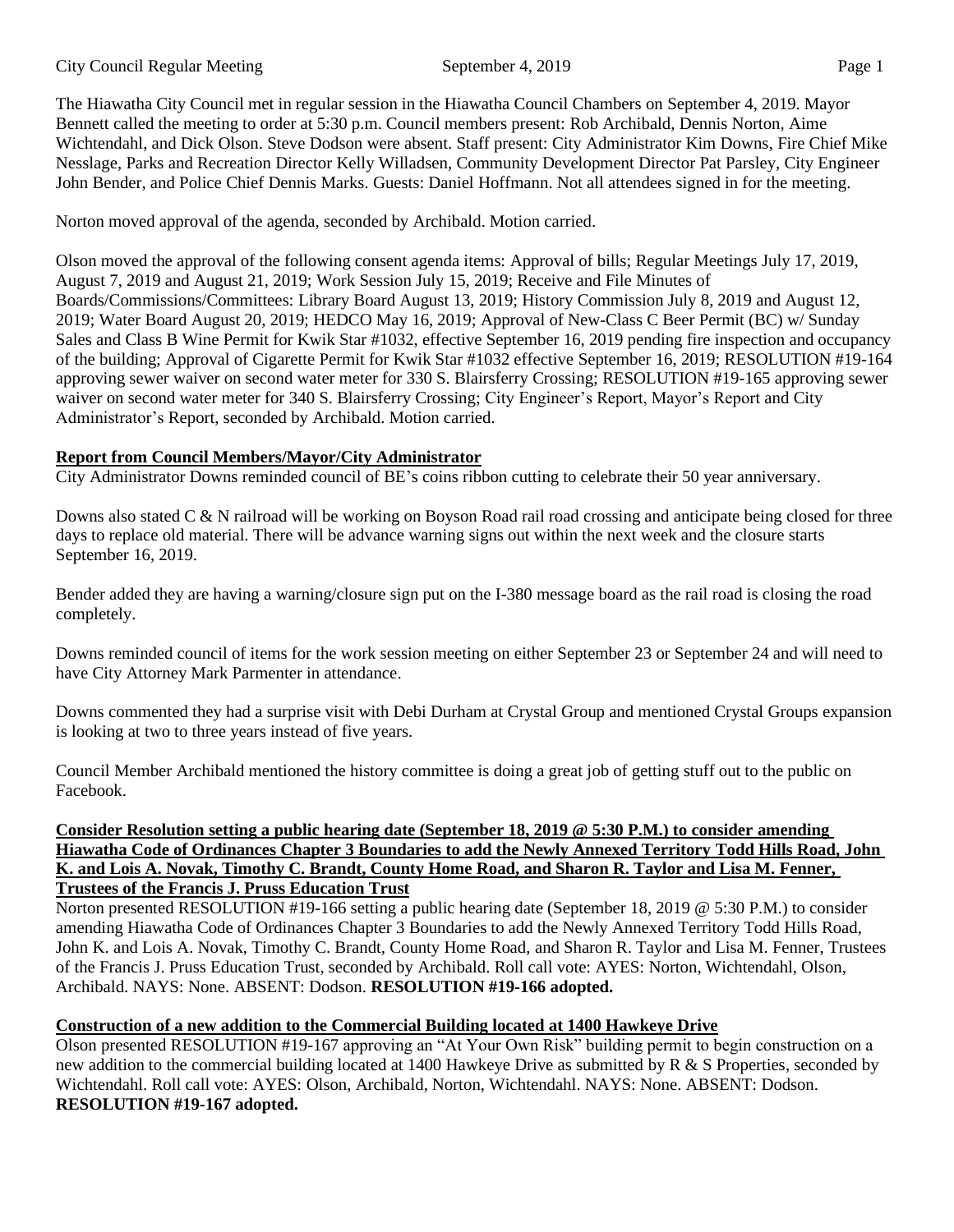### **Todd Hills First Addition**

Wichtendahl presented RESOLUTION # 19-168 approving Final Plat and Development Agreement for Todd Hills First Addition subject to City Council acceptance of Plan of Improvements, seconded by Olson. Roll call vote: AYES: Archibald, Norton, Wichtendahl, Olson. NAYS: None. ABSENT: Dodson. **RESOLUTION #19-168 adopted.** 

#### **Center Point Road Improvements Blairs Ferry Road to Clark Street**

Norton presented RESOLUTION #19-169 setting public hearing date (October 2, 2019 @ 5:30 PM) to consider the proposed plans, specifications, forms of contract, and estimate of cost on file and direct publication of the notice to bidders, seconded by Archibald. Roll call vote: AYES: Wichtendahl, Olson, Archibald, Norton. NAYS: None. ABSENT: Dodson. **RESOLUTION #19-169 adopted.**

#### **Consider Resolution approving Amendment #1 to the Design Agreement between Shive-Hattery and the City of Hiawatha for the 2019 Storm Sewer Project**

Olson presented RESOLUTION #19-170 approving Amendment #1 to the Design Agreement between Shive-Hattery and the City of Hiawatha in an amount not to exceed \$8,000.00 and an updated total project cost not to exceed \$53,700.00 for the 2019 Storm Sewer Project, seconded by Wichtendahl. Roll call vote: AYES: Norton, Wichtendahl, Olson, Archibald. NAYS: None. ABSENT: Dodson. **RESOLUTION #19-170 adopted.**

#### **Consider Resolution authorizing staff to move forward with CTI to upgrade video/audio signal from an existing analog video system for live streaming and replacing recorder for City Council chambers a/v system**

Archibald presented RESOLTION #19-171 authorizing staff to move forward with CTI to upgrade video/audio signal from an existing analog video system for live streaming and replacing recorder for City Council chambers a/v system in the amount of \$2,122.61, seconded by Norton. Roll call vote: AYES: Archibald, Norton, Olson, Wichtendahl. NAYS: None. ABSENT: Dodson. **RESOLUTION #19-171 adopted.** 

### **Consider Resolution authorizing the Parks Department to purchase equipment, benches and trash receptacles**

Norton presented RESOLUTION #19-172 authorizing the Parks Department to purchase equipment, benches and trash receptacles for the Dog Park in an amount not to exceed \$13,036.44 through the Dog Park Catalog, seconded by Archibald. Roll call vote: AYES: Olson, Wichtendahl, Archibald, Norton. NAYS: None. ABSENT: Dodson. **RESOLUTION #19-172 adopted.**

## **Dog Park Seeding and Vegetation**

Olson presented RESOLTION #19-173 authorizing the Parks Department purchase of seeding application and installation for the Dog Park at a cost not to exceed \$5,755.00 through Linn Co-op, seconded by Wichtendahl. Roll call vote: AYES: Wichtendahl, Norton, Archibald, Olson. NAYS: None. ABSENT: Dodson. **RESOLUTION #19-173 adopted.**

#### **Discussion/Possible Action – Library Project dewatering options and long-term water management system**

City Administrator Kim Downs commented they have been dealing with dewatering for two months and are deciding what to do.

City Engineer John Bender said the soil report shows high ground water and the water is just sitting there because it can't go beyond the bedrock, they have been using multiple pumps to pump out the water and will put extra rock under foundation as long as it stays dry for the next few weeks. Terracon is giving an estimate for the best approach and staff recommends council authorizing to move forward while we are having dry weather and long term dealing with water in lower level of building after the building is complete.

Council Member Olson asked if Terracon could have done some soil borings earlier to find where the water was coming from and if there are any concerns with the foundation sinking once this is done.

Bender replied the soil borings showed sand and water tables but thought the pumps would take it out and the additional rock should prevent the foundation from sinking.

Council Member Wichtendahl asked if the water will get to the residential area once the building is complete.